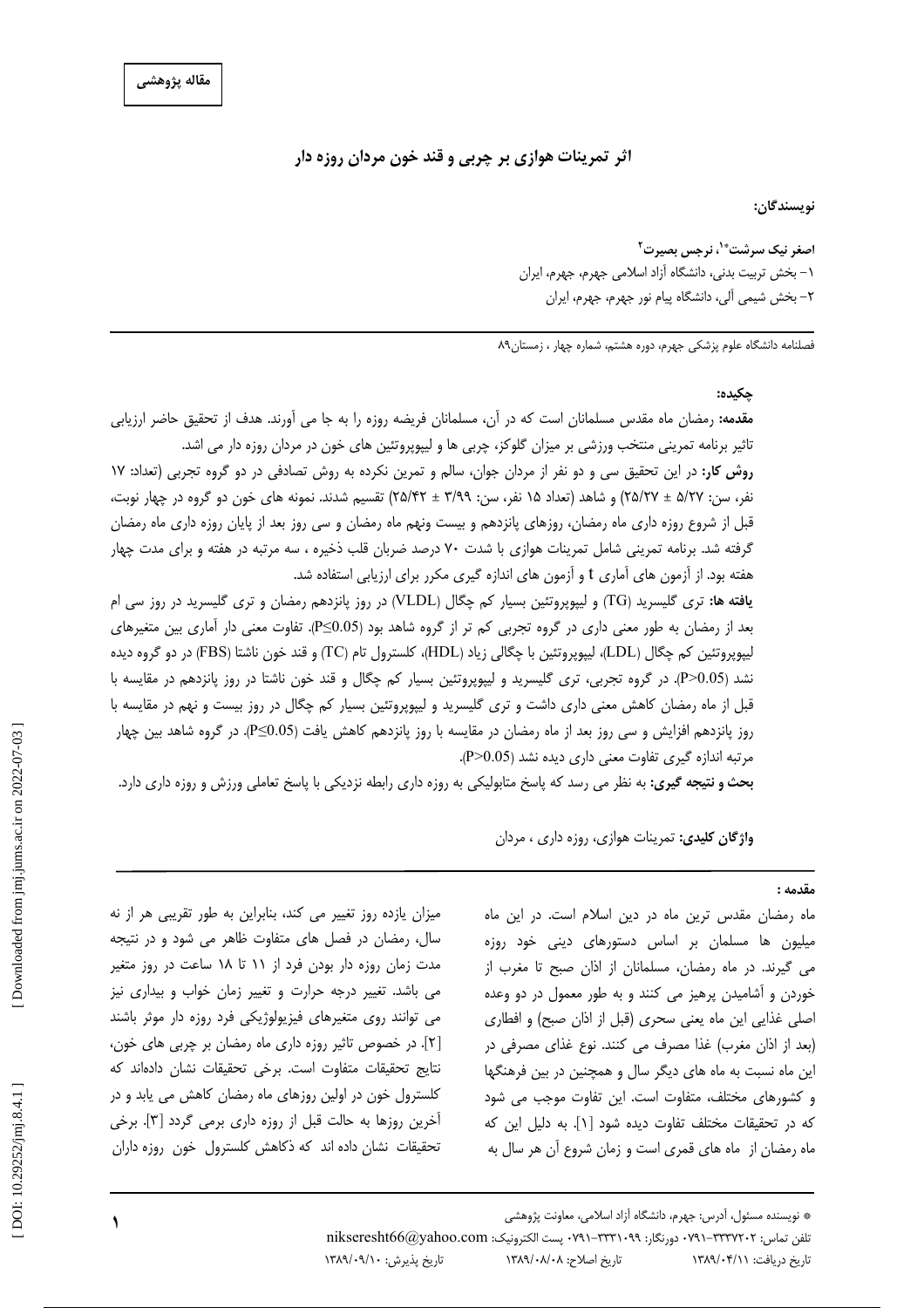ناشی از کاهش وزن آن ها می باشد [۴] و برخی دیگر هیچ تغییری را نشان نداده اند [۴ و ۵]. یافته های برخی مطالعات نشان دهنده کاهش میزان لیپوپروتئین با چگالی زیاد [۶] بعد از روزه داری در ماه رمضان است، در حالی که یافته های تحقیقات دیگری نشان دهنده افزایش [۴ و ۷] و یا عدم تغییر آن در هفت روز آخر ماه رمضان می باشد [٨]. براساس یافته های یکی از تحقیقات، میزان لیپوپروتئین کم چگال در ماه رمضان افزایش یافته اما میزان لیپوپروتئین بسیار کم چگال و تری گلیسرید تغییری نکرده است [۶]. تفاوت در این یافته ها می تواند به دلیل تفاوت در شیوه های زندگی از جمله رژیم غذایی و فعالیت های روزانه باشد.

نوع فعالیت روزانه اکثر افراد در ماه رمضان تغییر می کند و اغلب افراد تماشای تلویزیون، نمازخواندن یا مطالعه کردن را به فعالیت های بدنی سخت ترجیح می دهند [۹]. معلوم شده است ورزش و فعالیت بدنی موجب افزایش میزان لیپوپروتئین با چگالی زیاد و کاهش لیپویروتئین کم چگال می شود [۱۰]. کاهش فعالیت بدنی ممکن است عامل کاهش نسبت لیپوپروتئین کم چگال به لیپویروتئین با چگالی زیاد باشد که در برخی تحقیقات دیده شده است [۶]. در مطالعه ای نشان داده شده است که عادات غذایی نیز ممکن است بر میزان لیپیدها و لیپویروتئین ها موثر باشد  $\lceil \mathcal{N} \rceil$ 

میزان تری گلیسرید و کلسترول دانشجویانی که در ماه رمضان در کلاس های تربیت بدنی شرکت می کنند کاهش می یابد و بعد از ماه رمضان به حالت اولیه بر می گردد و گروهی که فعالیت ورزشی خود را بعد از ماه رمضان نیز ادامه می دهند، کلسترول خونشان در بعد از ماه رمضان كاهش معنى دارى نسبت به قبل از ماه رمضان نشان می دهد [۱۲].

پژوهش حاضر به دنبال بررسی اثر تمرینات منظم در شرایط روزه داری روی افراد است. اثر روزه بر تغییر ترکیبات بدنی و خونی افراد بیش تر مورد بررسی قرار گرفته است ولی تحقیق در رابطه با اثر تمرینات منظم در طول ماه رمضان در کشورهای مسلمان و از جمله ایران کم تر انجام شده است. این در حالی است که بیش از یک میلیارد مسلمان در جهان وجود دارد و صدها میلیون نفر از أنان طبق فرايض ديني ملزم به گرفتن روزه هستند. از بين اين افراد، بسیاری علاقه مندند فعالیت ورزشی خود را به صورت حرفه ای یا غیرحرفه ای و تفریحی ادامه دهند. غالب این افراد نگران عوارض ناشی از تمرین در شرایط روزه داری از قبیل ضعف و بی حالی به دلیل کاهش منابع انرژی خود در حین فعالیت هستند بنابراین یا روزه نمی گیرند یا شدت و مدت لازم فعالیت های ورزشی را کم می کنند که این موضوع باعث نگرانی از افت عملکرد به ویژه در بین ورزشکاران حرفه ای می شود. لذا با توجه به نقش و اهمیت چربی های خون به عنوان عوامل خطرزای

# روش کار:

این مطالعه به صورت نیمه تجربی در پاییز سال ۸۶ روی افراد عضو پایگاه های بسیج انجام شد. آزمودنی های تحقیق شامل ۳۴ نفر مرد سالم بودند که به طور داوطلبانه در این تحقیق شرکت کردند. افراد شرکت کننده در تحقیق به طور تصادفی به دو گروه تجربی (۱۷ نفر) و گروه شاهد (۱۵ نفر) تقسیم شدند. کاهش دو نفر از افراد گروه شاهد به دلیل مسائل پزشکی بود. آزمودنی ها همگی فرم رضایت نامه شرکت در فعالیت های ورزشی در ایام ماه رمضان را امضا نمودند.

وزن و قد آزمودنی ها به وسیله ترازو و قدسنج پزشکی مدل Seca ساخت کشور آلمان اندازهگیری شد. در چهار نوبت، قبل از شروع ماه رمضان و روزهای پانزدهم و بیست و نهم ماه رمضان و سی روز بعد از پایان ماه رمضان نمونه های خونی از هر دو گروه گرفته شد. خون گیری دوازده ساعت بعد از آخرین وعده غذایی (سحر) از ورید بازوی چپ و به میزان بیست میلی لیتر گرفته شد. ميزان قند ناشتا، ترى گليسريد و ليپوپروتئين ,LDL, HDL) (VLDL با استفاده از دستگاه Cobas مدل Miras ساخت آلمان و به روش آنزیمی اندازه گیری شد.

برنامه تمرینی با نظارت و حضور محقق انجام و ضربان قلب استراحت افراد یک روز قبل از ماه رمضان پس از هشت ساعت خواب شبانه قبل از خروج از بستر خواب شمارش شد. شدت تمرین ۷۰ درصد ضربان قلب ذخیره بود که با استفاده از رابطه زير (فرمول كاروونن [١٣]) محاسبه شد.

× (ضربان قلب استراحت - حداكثرضربان قلب) = ضربان قلب تمرين ضربان قلب استراحت + ٧٠٪ ضربان قلب ذخيره سن (بر حسب سال) – ۲۲۰ = حداکثرضربان قلب

هر جلسه تمرین شامل گرم کردن به مدت پنج دقیقه، دویدن با شدت تعیین شده که در هفته اول ۱۵ دقیقه و در هفته دوم ۲۰ دقيقه، در هفته سوم ٢۵ دقيقه و در هفته چهارم ٣٠ دقيقه اجرا گردید. هر جلسه تمرین با پنج دقیقه تمرین برای سردکردن پایان می یافت. برنامه تمرین سه مرتبه در هفته در طول سی روز ماه رمضان اجرا شد. ضربان قلب آزمودنی ها در گروه تجربی در حین تمرين توسط نبض نگار ساخت كشور فنلاند كنترل شد. زمان جلسات تمرین یک ساعت قبل از غروب آفتاب (وعده

۲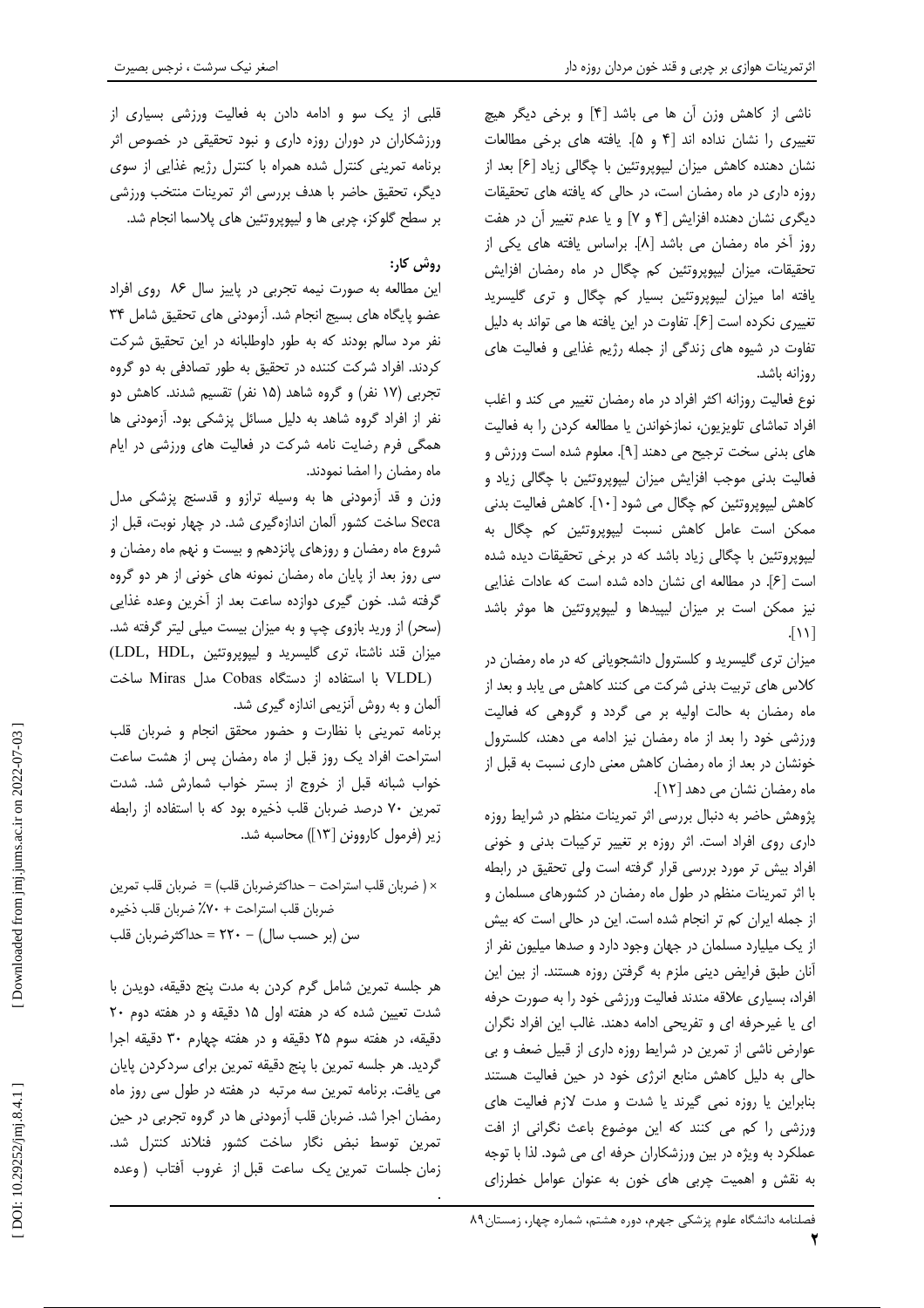غذایی افطار) بود تا ضعف و کم آبی ناشی از روزه داری و تمرین به سرعت بتواند با وعده غذايي افطار جايگزين شود. كيفيت برنامه غذایی توصیه شده به آزمودنی های گروه شاهد و تجربی مشابه بود. جلسات تمرین در سالن سرپوشیده دانشگاه آزاد اسلامی جهرم برگزار شد. تجزیه و تحلیل آماری با نرم افزار آماری SPSS نسخه ۱۳ انجام و نتايج به شكل ميانگين و انحراف استاندارد (SD) ارائه شد. از آزمون آماری t مستقل برای مقایسه تفاوت بین دو گروه و

آزمون اندازه گیری های مکرر و آزمون تعقیبی بن فرونی برای بررسی تفاوت های درون گروهی استفاده شد. P <-/.0 عنوان سطح معنى دار آماري در نظر گرفته شد.

## يافته ها:

سن، قد و وزن آزمودنی ها در دو گروه تجربی و شاهد با استفاده از آزمون t مستقل مقایسه شد و با توجه به جدول شماره ۱ تفاوت معنی داری بین دو گروه دیده نشد.

| سن ± انحراف معيار (سال)      | قد ± انحراف معيار (سانتيمتر′ | وزن ± انحراف معيار (كيلوگرم)    | تعداد | در و ه |
|------------------------------|------------------------------|---------------------------------|-------|--------|
| $Y\Delta/Y$ $\pm$ $\Delta/Y$ | 169/۳۸ ±۶/۴۸                 | $Y \cdot / TY \pm 9/ f \cdot 5$ | ١v    | تجربي  |
| $Y\Delta/FY + Y'\Delta Q$    | 1Y . / AT ± 0/ AT            | $Y1/Y \cdot \pm 9/Y$            | ۱۵    | شاهد   |

تغييرات مقدار ترى گليسريد و ليپوپروتئين ها (LDL, HDL) (VLDL و كلسترول تام و قند خون ناشتا در چهار مرتبه اندازه گیری (یک روز قبل از ماه رمضان، پانزدهم و بیست ونهم ماه

رمضان و سی روز بعد از پایان ماه رمضان) در جدول ۲ نشان داده شده است.

| جدول۲: اثر تمرینات هوازی و روزه داری در مقایسه با روزه داری رمضان بر چربی ها و قند خون |  |
|----------------------------------------------------------------------------------------|--|
|                                                                                        |  |

| دوره روزه داری رمضان                                                                |                                                               |                                                                                      |                                                 |       |                                |
|-------------------------------------------------------------------------------------|---------------------------------------------------------------|--------------------------------------------------------------------------------------|-------------------------------------------------|-------|--------------------------------|
| بعد از رمضان                                                                        | روز بیست و نهم                                                | روز يانزدهم                                                                          | قبل از رمضان                                    | گروه  | تر کیب خونی                    |
| $\arctan \pm \arctan \theta$                                                        | $N^{8}$ / $N^{8}$ ± $N^{9}$                                   | $1.9/19 \pm 79/00$                                                                   | 184/57 ± 57/14                                  | تجربي | ترى گليسريد                    |
| $Y10/2T \pm 117/77$                                                                 | 184/8.110/TV                                                  | 181/8.179/99                                                                         | $1Y\Delta/F \cdot \pm 91/9F$                    | شاهد  | (میلی گرم بر دسی لیتر)         |
| $117/Y1 \pm 71/25$                                                                  | $11\lambda/V$ $\pm$ ۴./۴.                                     | ITT/FV± 0/07                                                                         | $118/55 \pm 77/57$                              | تجربى | لپيو پروتئين با چگالي کم       |
| $\cdot \sqrt{\Delta V} \pm \frac{\pi}{V} \sqrt{V}$                                  | $150/17$ $\pm$ $07/75$                                        | ITY/V· ±٣/٨٧                                                                         | $YX/\cdot t + YY/SS$                            | شاهد  | (میلی گرم بر دسی لیتر)         |
| $\mathsf{TY}/\mathsf{F} \pm \mathsf{1}/\mathsf{1}(\mathbb{R})$                      |                                                               | $\gamma\gamma/\gamma \pm \gamma/\omega$ <sup>*</sup>                                 | $77/59 \pm 17/59$                               | تجربي | لیپو پروتئین با چگالی بسیار کم |
| $YY/\cdots \pm YY/Y$                                                                | $\gamma$                                                      | $\tau\tau$ / $\epsilon$ $\tau$ $\pm$ $\lambda\Delta\Lambda\tau$                      | XQ/FV±19/QA                                     | شاهد  | (میلی گرم بر دسی لیتر)         |
| $f(f/T) \pm 9/17$                                                                   | $fY/AY \pm fY/IX$                                             | $fY/F\Delta t \Delta/\Delta Y$                                                       | $FQ/SQ \pm \Lambda$                             | تجربى | ليپو پروتئين با چگالي بالا     |
| $Y(Y \pm Y)/Y$                                                                      | $f\frac{1}{\sqrt{2}}$ + $f\frac{1}{\sqrt{2}}$                 | $\mathfrak{r}\mathfrak{r}/\mathfrak{r}\cdot\pm\mathfrak{r}/\mathfrak{r}\mathfrak{r}$ | $\mathbf{r} \mathbf{y} = \mathbf{r} \mathbf{y}$ | شاهد  | (میلی گرم بر دسی لیتر)         |
| $190/M \pm 77/N$                                                                    | $Y \cdot 1/Y9 \pm YY$                                         | $198/82 \pm 90/89$                                                                   | IRA/VAI TA/AI                                   | تجربى | كلسترول تام                    |
| $\mathbf{Y} \cdot \mathbf{A}/\mathbf{A} \cdot \pm \mathbf{Y}/\mathbf{A} \mathbf{Y}$ | $\gamma$ / $\gamma$ $\gamma$ $\pm$ $\gamma$ $\gamma$ $\gamma$ | $YY/\gamma$ $\pm$ $Y/(\gamma)$                                                       | TIT/IT±TY/YT                                    | شاهد  | (میلی گرم بر دسی لیتر)         |
| $Yf/9f \pm Yf/1$                                                                    | $YY/Y \pm \Lambda$                                            | $SV \cdot 5 \pm 9/0$                                                                 | $Y\Delta/\Delta$ . $\pm 9/55$                   | تجربى | قند خون ناشتا                  |
| $YY/YY \pm YY/99$                                                                   | $YY/YZ + YY/Y$                                                | $5517 \pm Y/27$                                                                      | VI/۲·±11/۴۶                                     | شاهد  | (میلی گرم بر دسی لیتر)         |

گروه تجربی در مقایسه با گروه شاهد  $\dagger$ ® روز پانزدهم در مقایسه با بعد از رمضان

\* قبل از رمضان در مقایسه با روز پانزدهم  $( P \le 0.05)$  سطح معنی داری

© روز پانزدهم در مقایسه با بیست و نهم

٣

DOI: 10.29252/jmj.8.4.1]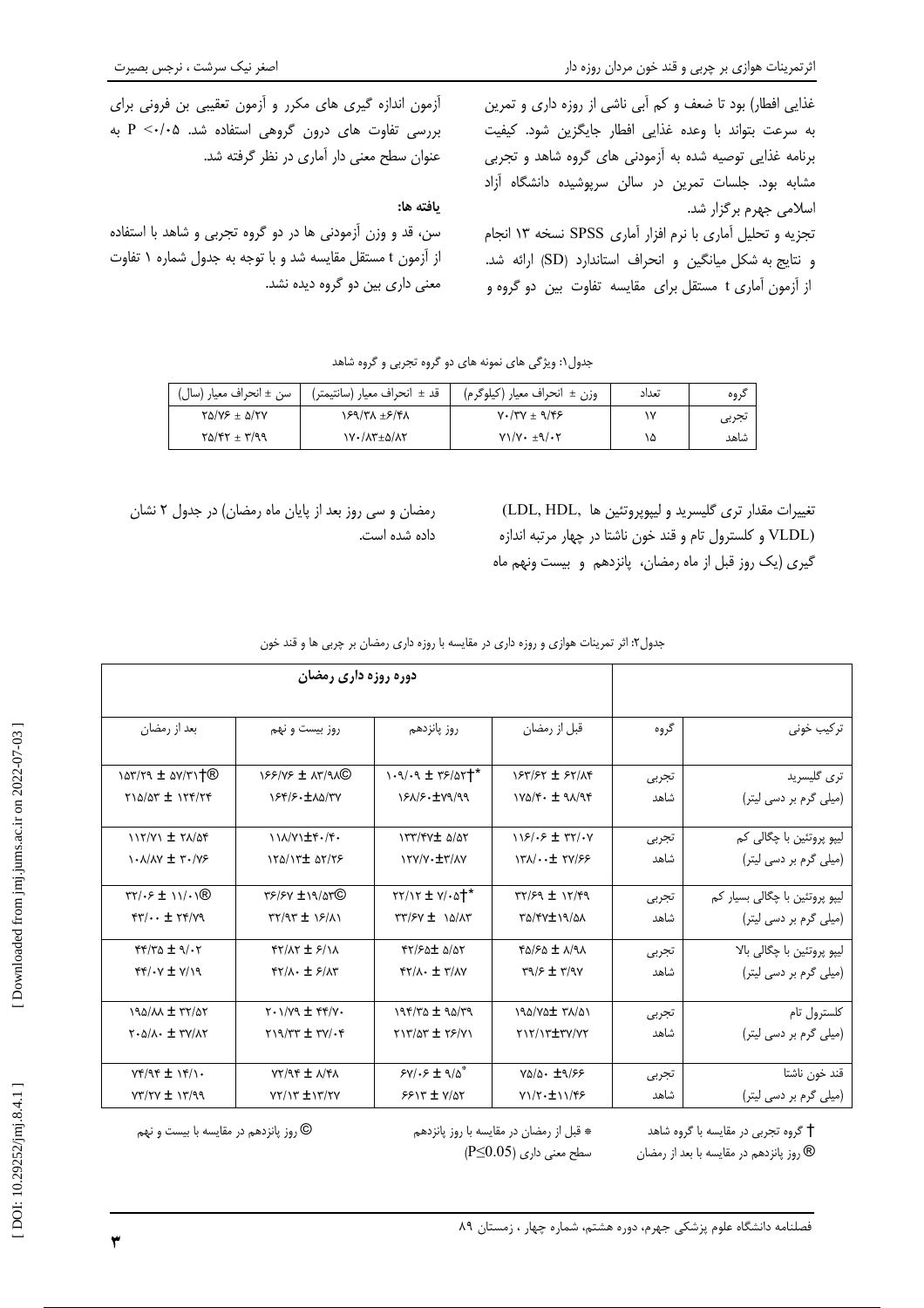مقایسه گروه های تجربی و شاهد نشان داد که مقادیر تری گلیسرید در روز پانزدهم رمضان و سی روز بعد از آن در گروه تجربی به طور معنی داری کمتر از گروه شاهد بود. اما بین دو گروه تجربی و شاهد قبل از ماه رمضان و بیست ونهم ماه رمضان تفاوت معنی داری آماری دیده نشد. ارزیابی های درون گروهی نشان داد که در گروه تجربی مقدار تری گلیسرید در روز قبل از ماه رمضان در مقایسه با روز پانزدهم، روز پانزدهم در مقایسه با بیست و نهم، روز پانزدهم در مقایسه با بعد از رمضان تفاوت معنى دار أماري داشت (P≤0.05) (جدول ٢).

در گروه تجربی و گروه شاهد مقدار لیپوپروتئین کم چگال در هیچ یک از اندازه گیری ها تفاوت معنی داری نداشت (P>0.05). تغییرات درون گروهی و مقدار لیپوپروتئین کم چگال نیز در هیچ یک از گروه ها معنی دار نبود (P>0.05). مقدار لیپوپروتئین با چگالی زیاد بین گروه تجربی و گروه شاهد و درون هریک از گروه ها در چهار مرتبه اندازه گیری تفاوت معنی داری نداشت (P>0.05) (جدول ۲).

مقدار لیپوپروتئین بسیار کم چگال در روز پانزدهم رمضان در گروه تجربی کم تر از شاهد بود (P≤0.05). مقدار لیپوپروتئین بسیار کم چگال در روز قبل از ماه رمضان در مقایسه با روز پانزدهم و روز پانزدهم در مقایسه با روز بیست و نهم در گروه تجربی تفاوت معنی داری وجود داشت (P≤0.05)، اما طی چهار مرتبه اندازه گیری در گروه شاهد تفاوت معنی داری دیده نشد (P>0.05) (جدول ۲).

مقدار کلسترول تام خون بین گروه ها و همچنین طی اندازه گیری های مکرر درون گروه ها تفاوت معنی داری وجود نداشت (P>0.05 ) (جدول ۲).

# بحث و نتيجه گيري:

بر اساس قوانین اسلامی در طول ماه رمضان از سحر تا غروب آفتاب مسلمانان از خوردن، آشامیدن و سیگار کشیدن پرهیز می کنند. خوردن، آشامیدن و سیگار کشیدن در بقیه ساعات مجاز است و هیچ اجباری در غذای مصرفی نیست. انجام فعالیت های ورزشی در همه اوقات مجاز است، اما روزه داری روی برخی ویژگی های خونی و فیزیولوژیکی تاثیر می گذارد که ممكن است با نيازهاى ورزشى تداخل داشته باشد. يافته هاى تحقیق حاضر نشان داده است که تری گلیسرید در روز پانزدهم رمضان و سی روز بعد از ماه رمضان در گروه تجربی کم تر از گروه شاهد بوده و لیپوپروتئین بسیار کم چگال در روز پانزدهم در گروه تجربی کم تر از گروه شاهد بوده است. همچنین اندازه گیری های مکرر درون گروهی نشان داد که مقدار لیپوپروتئین بسیار کم چگال و تری گلیسرید در گروه تجربی در روز پانزدهم در مقایسه با قبل از رمضان به طور هماهنگ کاهش معنی داری

داشته است، ولی در روز بیست ونهم در مقایسه با روز پانزدهم افزایش معنی داری داشته و سی روز بعد از رمضان در مقایسه با روز آخر رمضان دوباره به طور معنی داری کاهش یافته است. مقدار قند خون ناشتا در روز پانزدهم رمضان در مقایسه با قبل از رمضان كاهش معنى دارى داشته است. متغير هاى ديگر در گروه تجربی تغییر معنی داری نکرده است. در اندازه گیری های درون گروهی هیچ یک از متغیرهای گروه شاهد تغییری مشاهده نشد. در ایام روزه داری با توجه به تغییر زمان خوردن غذا، متابولیسم کربوهیدرات و چربی تغییر می کند. انتظار می رود که قند خون با روزه داری طولانی مدت کاهش فزاینده داشته باشد [۱۴]. همچنین برخی تحقیقات، کاهش سنتز کلسترول در دوران روزه داری را گزارش کرده اند [۱۵]. اما سایر تحقیقات تغییری در کلسترول تام در دوران روزه داری نشان نداده اند [۶]. احتمالاً کاهش گلوکز خون می تواند مقدار تری گلیسرید را طی دو فرایند کاهش دهد: ١- کاهش آزاد شدن گلسیرول ٢- کاهش گلیکولیز و در نتیجه کاهش تشکیل استیل کو- آ به عنوان پیش ساز سنتز اسید چرب [۱۵]. این دو عامل می تواند موجب کاهش تری گلیسرید و لیپویروتئین بسیار کم چگال شود که یافته های تحقیق حاضر نیز موید این فرایند بود. همچنین در هنگام فعالیت ورزشی، متابولیسم گلوکز افزایش می یابد که می تواند به تخلیه منابع گلیکوژن، افزایش لیپولیز و کتوژنز و کاهش سنتز اسید چرب بیش تر منجر شود [١٠]. تعامل دو سازوكار حاصل از تمرین و روزه داری می تواند تاثیر روزه داری را افزایش دهد و به همین دلیل این تغییرات در گروه تجربی برجسته تر از گروه شاهد بود.

همچنین کاهش معنی داری در مقدار قند خون ناشتا و افزایش تری گلیسرید و لیپوپروتئین بسیار کم چگال در پانزدهم رمضان در مقایسه با قبل از رمضان مشاهده شد. در حالی که مقدار تری گلیسرید و لیپوپروتئین بسیار کم چگال در بیست و نهم رمضان در مقایسه با پانزده رمضان افزایش می یابد. افزایش مقدار گلوکز خون در بیست و نهم رمضان از نظر آماری معنی دار نبود. همه این تغییرات در گروه تجربی نشان دهنده این است که تمرین در ایام روزه داری می تواند به شدت بر متابولیسم تاثیر بگذارد. افزایش لیپوپروتئین با چگالی زیاد و لیپوپروتئین کم چگال و كلسترول در نتيجه روزه دارى رمضان حاصل از تحقيق حاضر با نتابج تحقيقات ديگر همخواني نداشت [۱۶ و ۱۷]. همچنين ضیایی نشان داده که کاهش فعالیت بدنی در طول ماه رمضان می تواند بر یافته های تحقیق اثر گذار باشد. در یک مطالعه دیگر توسط این نویسنده، اختلاف معنی داری در سطوح لیپوپروتئین بسیار کم چگال و تری گلیسرید در مقایسه با قبل از رمضان دیده نشد [۶] که با یافته های ما متناقض است.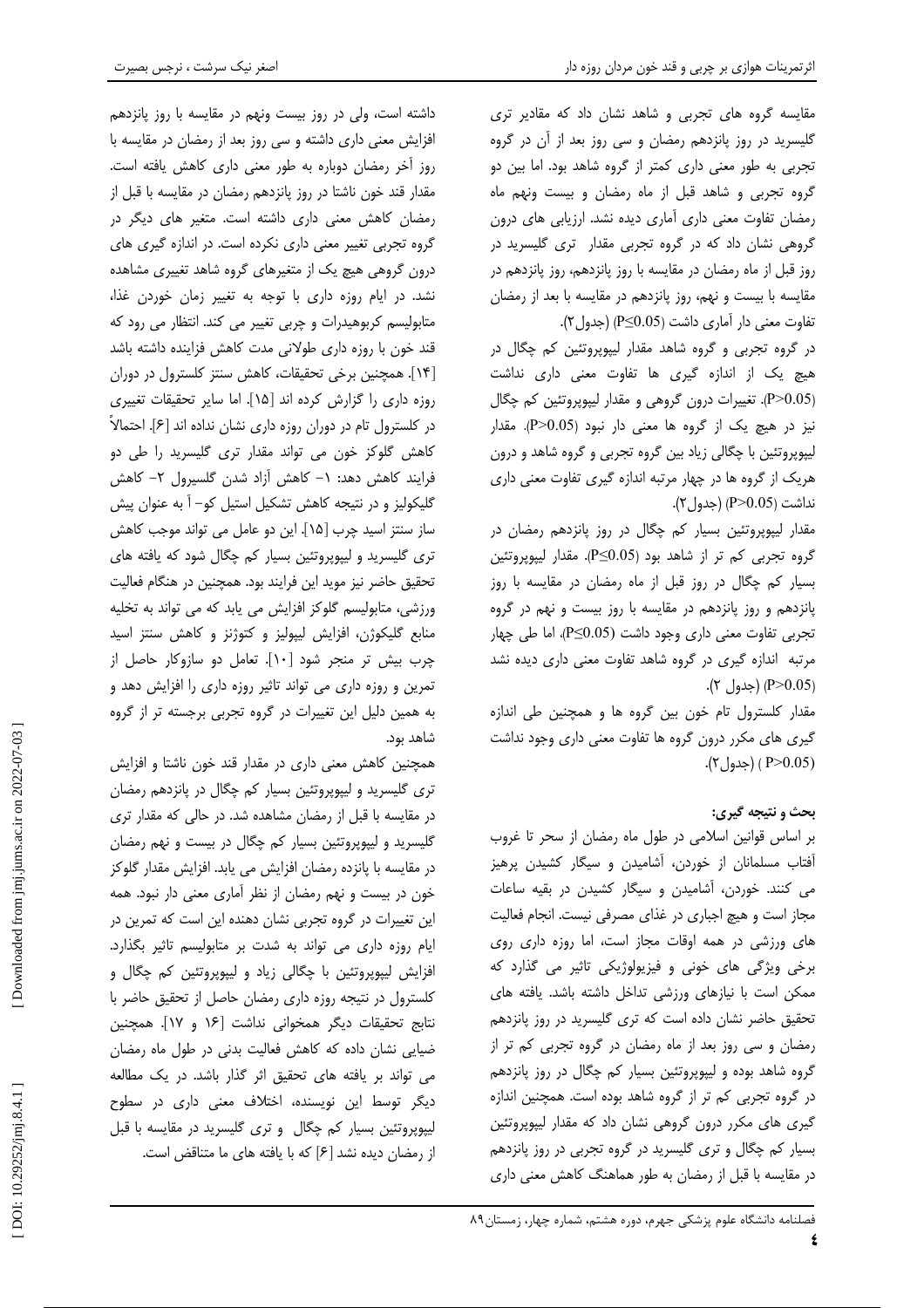۔<br>بیست و نبھی کاهش می باید [۲۰]. کاهش مقدار قند خون ناشتا در روزهای اول روزه داری و بازگشت آن به میزان قبل از ماه رمضان در انتهای ماه رمضان و بعد از آن در برخی یافته های دیگر نیز تائید شده است [۱۷]. سازوکارهای جبرانی ذکرشده می توانند در طبیعی نمودن مقدار قند خون ناشتا با طولانی شدن زمان روزه داری نقش داشته باشند. تفاوت در یافته ها می تواند مربوط به عادت های غذایی و مدت زمان روزه داری متفاوت در كشورهاى مختلف و تحقيقات گوناگون باشد.

نتیجه تحقیق حاضر نشان داد که روزه داری در ماه رمضان مقدار قند خون ناشتا، چربی ها و لیپویروتئین های خون را تغییر نمی دهد و تاثیر آن بر چربی های خون همراه با تمرینات ورزشی است. تمرینات ورزشی موجب تغییرات متابولیکی می شود و بنابراین در اول ماه رمضان استفاده از لیپید را تحریک می کند، اما سازوکارهای جبرانی در روزهای آخر ماه رمضان این تغییرات را به حالت اولیه بر می گردانند. به طور کلی فعالیت های ورزشی در هنگام روزه داری ماه رمضان می تواند بر کاهش برخی چربی های خون تاثیر مفیدی داشته باشد.

# **References:**

1. Saleh mansi KM. Study the effects of Ramadan fasting on the serum glucose and lipid profile among healthy Jordian students. Am J App Sci 2007; 4(8): 565-569.

2. Roky R, Houti I, Moussamih S, et al. Physiological and chronobiological changes during Ramadan intermittent fasting. Nutr Metab  $2004 -$ 48: 296-303.

3. El-Hazmi MAF, Al-Faleh IZ, Al-Mofleh IB. Effect of Ramadan fasting on the values of hematological and biochemical parameters. Saudi Med 1987; 8: 171-6.

4. Maislos M, Abou-Rabiah Y, Zuili L et al. Gorging and plasma HDL-cholestrol: The Ramadan model. Europ J Clin Nutr 1998; 52: 127-30.

5. Azizi F. Medical aspects of Islamic fasting. Med J Islam Rep Iran 1996: 10: 241-6.

6. Ziaee V, Razaei M, Ahmadinejad Z, et al. The changes of metabolic profile and weight during Ramadan fasting. Singapore Med J 2006; 47(5): 409-414.

7. Adlouni A, Ghalim N, Benslimane A, et al. Fasting during Ramadan induces a marked increase in HDL and a decrease in LDL-cholestrol. Ann Nutr Metab 1997; 41: 242-9.

8. Furuncuoglu Y, Karaca E, Aras S, et al. Metabolic, biochemical and psychiatric alterations in healthy subjects during Ramadan. Pakistan J Nutr 2007; 6(3): 209-211.

9. Afifi ZE. Daily practices, study performance and health during the Ramadan fast. J R Soc Health; 117: 231-235.

10. Maughan R, Gleeson M, Greenhalf PL. Biochemistry of exercise and Training. New York: Oxford University Press; 1977.

11. Tsai AC, Sandretto A, Chung YC. Dieting is more effective in reducing fat during the early

افزایش مقدار تری گلیسرید و لیپویروتئین بسیار کم چگال در روز بیست ونهم در مقایسه با روز پانزدهم و کاهش آن بعد از ماه رمضان می تواند به دلیل تغییر مصرف کربوهیدرات باشد [١٨]. ۔<br>تغییرات مقدار تری گلیسرید و لیپویروتئین بسیار کم چگال می تواند به سازوکارهای تنظیمی که در طول روزه داری فعال می شوند نیز مربوط باشد. در ایام روزه داری متابولیسم پایه کاهش می یابد [۱۹]. احتمالاً به دلیل تخلیه منابع انرژی در انتهای ماه رمضان سازوکارهای جبرانی در روزهای انتهایی ماه رمضان وچند روز بعد از رمضان فعال می شوند. افزایش مقدار تر*ی* گلیسرید و لیپویروتئین بسیار کم چگال در انتهای ماه رمضان و كاهش آن ها بعد از ماه رمضان مى تواند به تغيير اثرات لیپولیتیک در نتیجه روزه داری طولانی مدت مربوط باشد كه در برخی تحقیقات دیده شده است [۱۷]. برخلاف نتایج تحقیق حاضر، نتایج تحقیق دیگری نشان داد که در روزهای یانزدهم و بیست و نهم در مقایسه با قبل از روزه داری، مقدار لیپویروتئین با چگالی زیاد افزایش و مقدار لیپویروتئین کم چگال کاهش می یابد، اما مقدار تری گلیسرید در روزهای پانزدهم و

phase of weight-reducing program in healthy humans. J Nutr Biochem 2003; 14: 541-9.

12. Haghdoost A, PoorRanjbar M. The interaction between physical activity and fasting on the serum lipid profile during Ramadan. Singapore Med J 2009: 50(9): 897.

13. Davis JA, Convertino VA. Comparison of heart rate methods for predicting endurance training intensity. Med Sci Sports Exerc 1975; 7: 295-298.

Lihninger AL, Cox MM. Carbohydrate  $14.$ biosynthesis, In: Principles of biochemistry, 2<sup>nd</sup> ed. USA: Worth Publ Inc; 1993: 598-461.

15. Mayers PA. Cholesterol synthesis, transport and excretion, In: Muray RK, Granner DK, Mayes PA, et al (eds). Harpers biochemistry, 23<sup>rd</sup> ed. East Norwalk: Appleton and Lange; 1993: 266-78.

16. Saleh SA, Elsharouni SA, Cherian B, et al. Effects of Ramadan fasting on waist circumference , blood pressure, lipid profile and blood sugar on a sample of healthy Kuwaiti men and women . Mal J Nutr 2005; 11(2): 143-150.

17. Mansi KMS, Study the effects of Ramadan fasting on serum Glucose and lipid profile among healthy Jordanian students. Am J App Sci 2007;  $4(8)$ : 565-569.

18. Hallak MH, Nomani MZA. Body weight loss and changes in blood lipid levels in normal men on hypocaloric diets during Ramadan fasting. Am J Clin Nutr 1988; 48: 1197-210.

19. Maisolos M, Abou-Rabiah Y, Zuili I, et al. Gorging and plasma HDL-cholesterol - the Ramadan model. Euro J Clin Nutr 1998: 52(2): 127-130.

20. Rehman JU, Shafiq M. Changes in blood glucose and lipid profile during Ramadan fasting. JAMC 2000; 12(3): 13-15.

٥